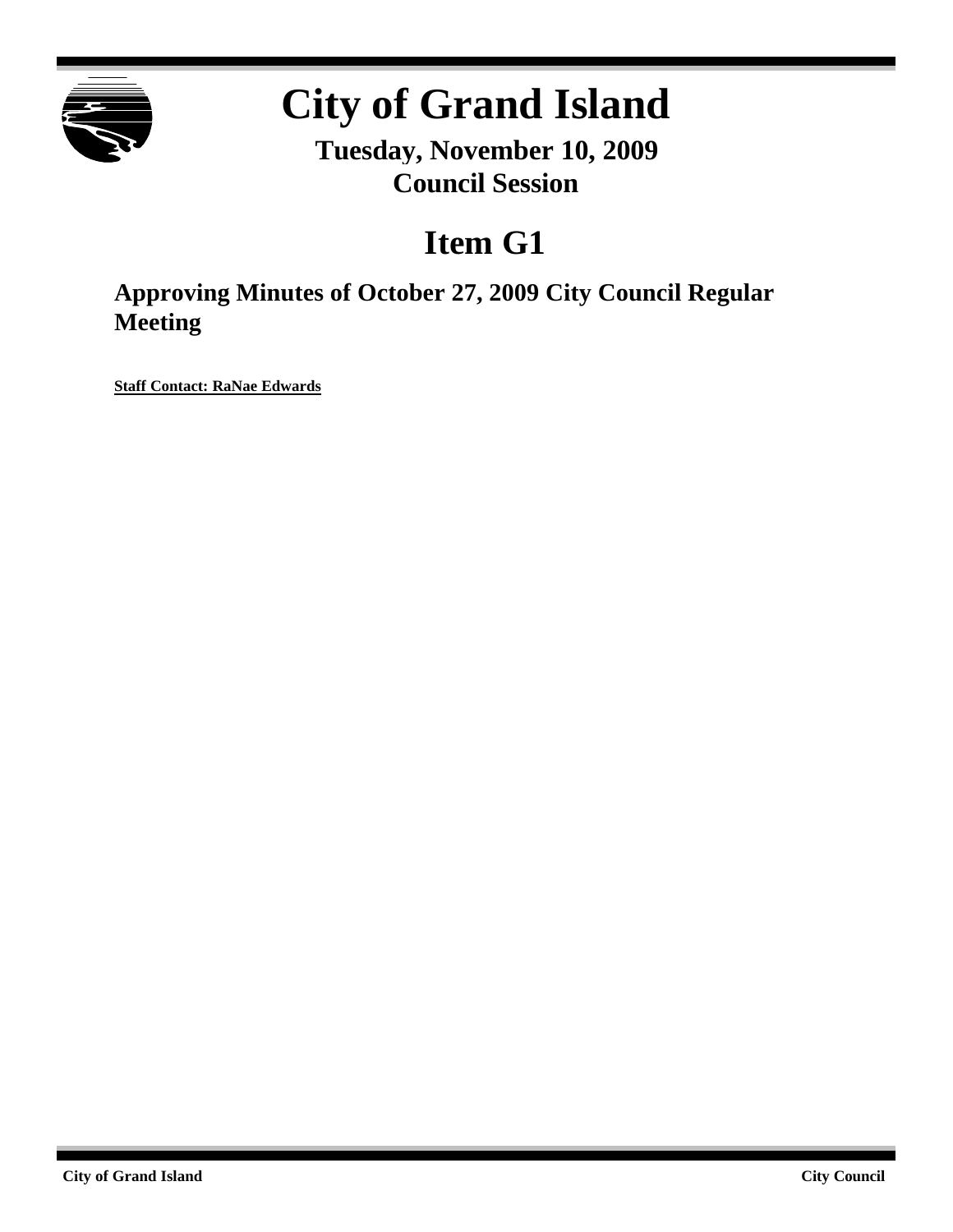# CITY OF GRAND ISLAND, NEBRASKA

### MINUTES OF CITY COUNCIL REGULAR MEETING October 27, 2009

Pursuant to due call and notice thereof, a Regular Meeting of the City Council of the City of Grand Island, Nebraska was conducted in the Council Chambers of City Hall, 100 East First Street, on October 27, 2009. Notice of the meeting was given in *The Grand Island Independent* on October 21, 2009.

Mayor Hornady called the meeting to order at 7:00 p.m. The following City Councilmember's were present: Niemann, Gilbert, Haase, Carney, Dugan, Ramsey, Nickerson, Zapata, and Gericke. Councilmember Meyer was absent. The following City Officials were present: City Administrator Jeff Pederson, City Clerk RaNae Edwards, Finance Director Mary Lou Brown, City Attorney Dale Shotkoski, and Public Works Director Steve Riehle.

### INVOCATION was given by Mayor Hornady followed by the PLEDGE OF ALLEGIANCE.

MAYOR COMMUNICATION: Mayor Hornady introduced Community Youth Council members Zach Stauffer, Garrett Coble, Jessica Wiens, and Board Member Darren Sanchez . Also mentioned was the CYC 2<sup>nd</sup> Annual "Create Your Community" Art Contest on November 21 and 22. Mayor Hornady commented that the City of Grand Island recently received from Governor Heineman the "Governor's Award of Excellence in Wellness". Human Resources Director Brenda Sutherland and Human Resources Specialist Tami Herald were recognized for their efforts in the City receiving this award.

#### PUBLIC HEARINGS:

Public Hearing Concerning Change of Zoning for Land Located South of Capital Avenue, East of Geddes Street and West of Sky Park Road from M2 Heavy Manufacturing to R3 Medium Density Residential. Chad Nabity, Regional Planning Director reported that Josh Rhoades of Horizon Builders had made a request to rezone properties south of Capital Avenue and west of Sky Park Road from M2 Heavy Manufacturing to R3 Medium Density Residential. Mr. Nabity mentioned the airport was planning on extending the runway to the south. Staff recommended approval. Curtis Griess, Hall County Airport Authority Chairman, 26 Kuester Lake spoke in opposition. James Truell representing Procon Properties spoke in support. Mike Olson, Executive Director presented a PowerPoint in opposition showing the future runway extension and grant assurance. Mr. Olson read letters from AOPA and the Federal Aviation Administration opposing this zoning change. Lynne Werner, 717 South Harrison spoke in opposition. No further public testimony was heard.

#### ORDINANCES:

Councilmember Gilbert moved "that the statutory rules requiring ordinances to be read by title on three different days be suspended and that ordinance numbered:

#9241 – Consideration of Change of Zoning for Land Located South of Capital Avenue, East of Geddes Street and West of Sky Park Road from M2 Heavy Manufacturing to R3 Medium Density Residential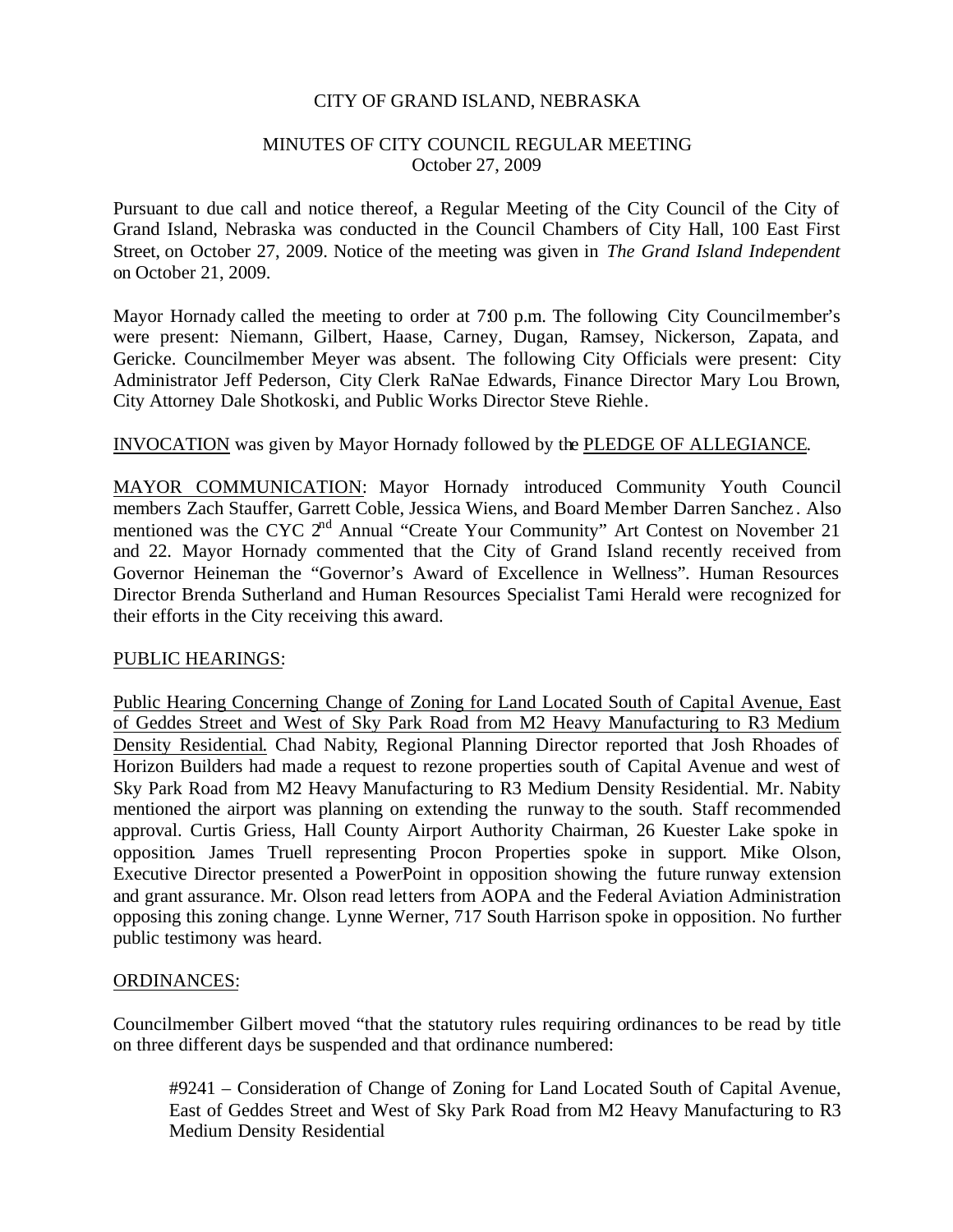be considered for passage on the same day upon reading by number only and that the City Clerk be permitted to call out the number of this ordinance on first reading and then upon final passage and call for a roll call vote on each reading and then upon final passage." Councilmember Ramsey second the motion. Upon roll call vote, all voted aye. Motion adopted.

Ordinance #9241 related to the aforementioned Public Hearings. Discussion was held regarding surrounding zoning, noise, covenants, and safety concerns.

Motion by Gilbert, second by Dugan to approve Ordinance #9241. Upon roll call vote, Councilmember's Nickerson and Gericke voted aye. Councilmember's Niemann, Gilbert, Haase, Carney, Dugan, Ramsey, and Zapata voted no. Motion failed.

CONSENT AGENDA: Consent Agenda item G-8 was removed for further discussion and a correction to Resolution #2009-283. Motion by Zapata, second by Gilbert to approve the Consent Agenda excluding item G-8 and the correction to Resolution #2009-283. Upon roll call vote, all voted aye. Motion adopted.

Approving Minutes of October 13, 2009 City Council Regular Meeting.

#2009-273 – Approving EMS Field Training Agreements with McCook Community College, Southeast Community College, Northeast Community College, and Central Community College.

#2009-274 – Approving Bid Award for One (1) 2010 Model 90,000 GVW Conventional Truck-Tractor for the Solid Waste Division of the Public Works Department with Nebraska Peterbilt of Grand Island, Nebraska in an Amount of \$90,737.00.

#2009-275 – Approving Bid Award for Downtown Parking Lot Snow Removal Operations for the 2009/2010 Winter Season with A-1 Snow Removal of Grand Island Nebraska for the following Amounts: Trucks - \$50.00 per load; Front End Loaders/Tractors - \$132.00 per hour; and Tractor with Pull Blade - \$330.00 per hour.

#2009-276 – Approving Changes to the 2009/2010 Fee Schedule.

#2009-277 – Approving Engineering Services for Uranium Removal Methods Evaluation with HDR Engineering, Inc. of Lincoln, Nebraska in an Amount not to exceed \$79,704.00.

#2009-278 – Approving Bid Award for Tree Trimming Contract 2010-TT-1 with the following: Leetch Tree Service of Grand Island, Sections 1, 2, 3, 4, 5, 6, 7, 8, 10, 11, 12, & 14 in an Amount of \$102,327.00; Asplundh Tree Experts of Fairfax, Iowa, Section 9 in an Amount of \$3,649.00; Sheffield Tree Service of Grand Island, Nebraska, Section 13 in an Amount of \$4,500.00; and Tom's Tree Service of Grand Island, Nebraska, Section 15 in an Amount of \$1,400.00.

#2009-280 – Approving Disbursement of Donated Items for the Heartland Public Shooting Park from Hornady Manufacturing in an Amount of \$1,913.58.

#2009-281 – Approving Contract Extension with Olsson Associates for the Design of the River Way Hike/Bike Trail.